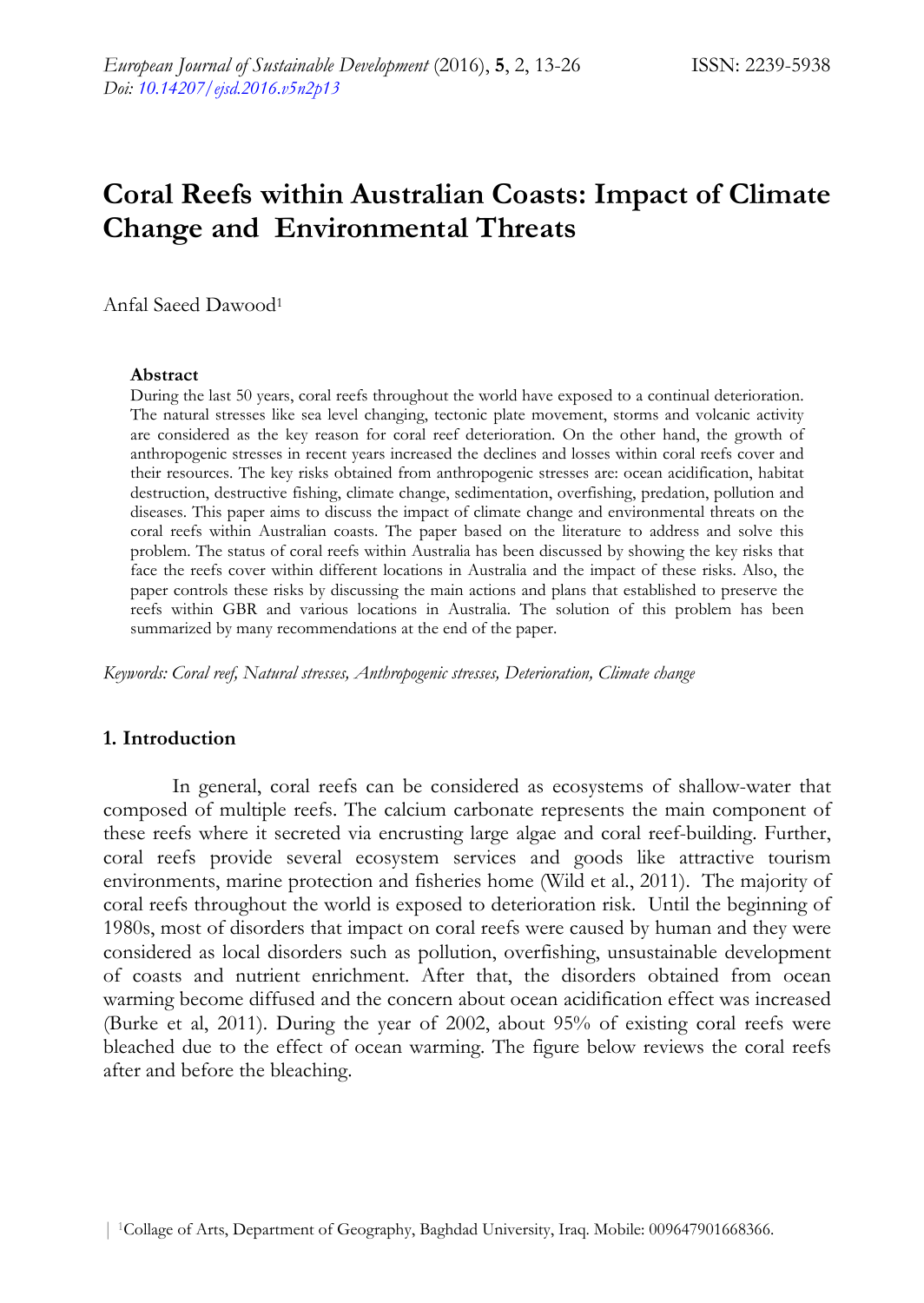

*Figure 1: Coral reefs before bleaching, (Burke et al, 2011). Figure 2: coral reefs after bleaching, (Burke et al, 2011).* 

The GBR within Australia involves about 17% of the coral reefs within the world. However, the vicarious pressures that obtained from climate variance increased the concern for coral reefs within Australia. Ocean acidification, floods, growth tornado intensity and increased temperature of sea-surface are the key pressures that obtained from climate variance. Thus, Australia increased their management efforts in order to preserve their coral reefs by building MPAs. The aim of building these areas was to confirm that the coral reefs have high flexibility to face the growth variance of climate (Caillaud et al, 2012).

The percentage of coral reefs over the world that influenced by flooding and runoff is 25%. However, just 5% of coral reefs within Australia are exposed to the ground runoff (Burke et al, 2011). Further, there are too nutrient runoff that travel from rivers toward the Australian East coast (Kroon et al, 2011), where this will influence on the coral communities of the GBR and this impact can be appear via the spread of the crown-ofthorn starfish (De'ath et al, 2012). Thus, the effect of floods and runoff on the Australian reefs will be significantly increased.

One of the tools that utilized to preserve the coral reef is the "Marine Protected Areas (MPAs)". The "World Resources Institute (WRI)" retrieved that about 2,679 MPAs are distributed in a manner that compatible with the areas of coral reef that extended around the worldwide. These MPAs involve about 27% of the coral reefs within the world (Burke et al, 2011). However, the studies retrieved that only 6% of worldwide coral reefs are protected via the MPAs and this refers to the insufficiency within organizations enforcement, management and planning.

The MPAs structures are extended between "Large Scale Marine Protected Areas (LSMPAa)" and "Small Units to No-take Areas Networks (NTMRs)". The initial constructed MPA located in Australia and it was built in 1975. This MPA is known as the "Great Barrier Reef Marine Park (GBRMP) and it has 20,679 Km2 as a covered area for coral reefs. Aother MPA is located in Australiaand it is known as "Coral Sea Commonwealth Marine Reserve (CSCMR)". CSCMR was established in 2011 with area equals to 989,842 Km2(Wilkinson et al, 2016).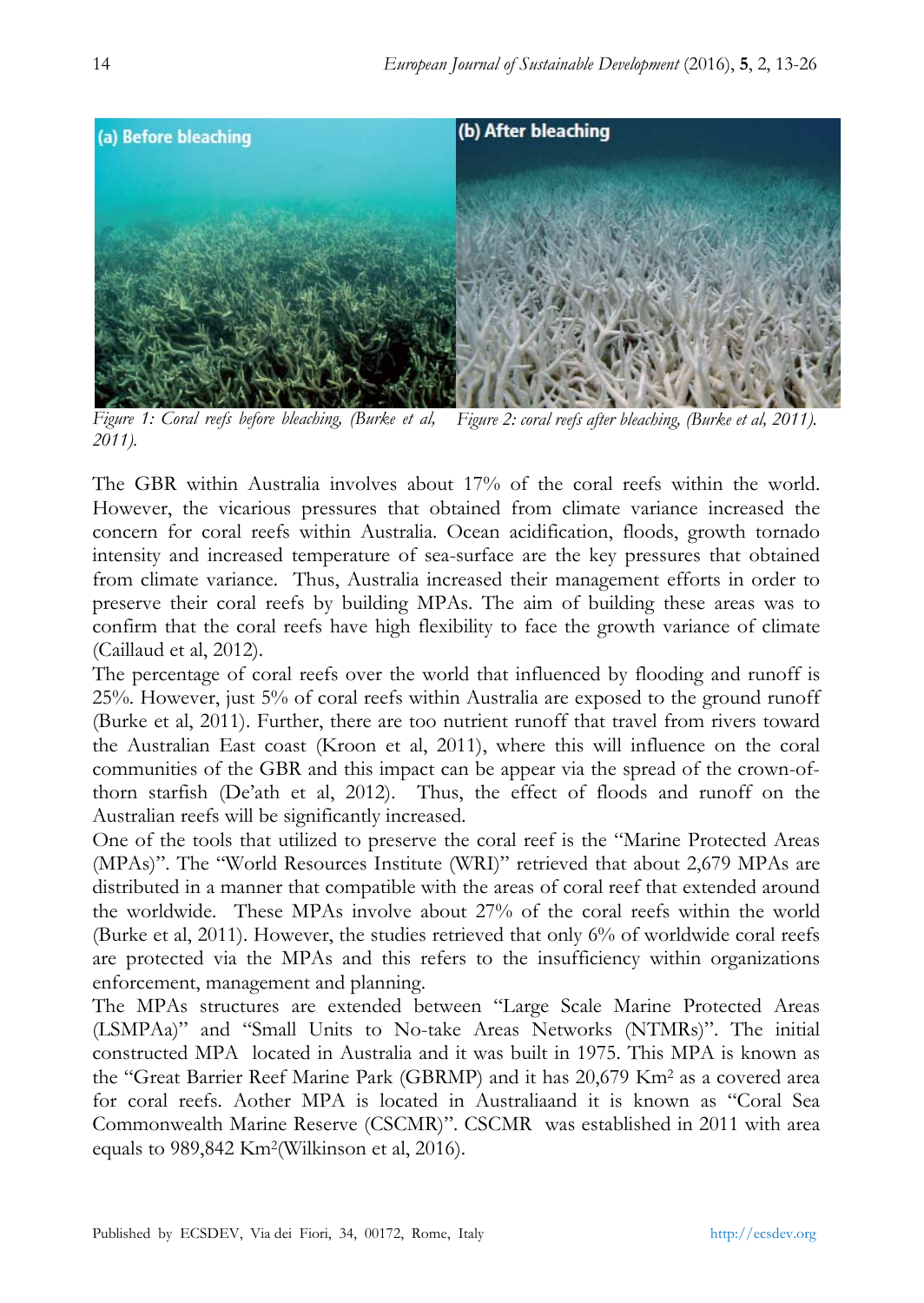#### **1.1 Main Problem**

Australia is considered as one of the significant countries that contains huge number coral reefs. GBPMP is one of the greatest places in Australia to preserve the community of coral reefs. About 1.9 million tourists visit the GBPMP every year and this provided the economy of Australia with 54,000 different jobs and \$5.4 billion. During the last years, the impact of climate change and natural threats on coral reefs within Australia has been increased. Thus, several measures and steps should be performed to solve this problem.

#### **1.2 Aim of Paper**

This paper aims to discuss the impact of climate change and environmental threats on the coral reefs within Australian coasts. Further, the paper aims to find suitable solutions and recommendations to solve this problem.

#### **2. Literature Surveys**

According to Loder et al (2012),"Reef Check Australia's (RCA)", which is an important monitoring program thatis established to observe the key variations within the examined coral habitat health.This program aimed to observe the anthropogenic and natural effects that impact on the habitats of coral within Australia. The "Australian Government's Caring (AGC)" was the main funding for the RCA program in order to build novel monitoring locations on the Coast of Fraser to address and observe the quality of water within the water bodies of the island.

Corals in Fraser Coast faced fresh-water stress, turbidity and excessive temperature variations from the neighboring Mary River. Beside to the natural excessive environmental conditions that face the coral reefs, there is an increased in human use and costal community growing toward these corals. Thus, the surveys of Reef Check were established to gather data about the indicators of reef health in order to observe the long-term variations in patterns and directions over the time. On the other hand, the marginal communities of coral as those existed on Fraer Coast are considered as essential observation locations within the light of varying climate conditions. Hence, RCA attempts to raise their location connectivity alongside the area of Queensland Coast via these observation locations. The locations were elected via a survey that conducted between 18 and 20 August, 2012. Five locations were elected, where two of these locations were in the Woongarra sector of the "Great Sandy Marine Park (GSMP)" and they were known as Barolin Rocks and Burkitt's Reef. The other three locations were elected on the shoreline of GSMP and they were known by "Gataker's Reef West", ESA Park and "Big Woody Island Reef" (Loder et al, 2012).

Other surveys had been conducted to observe the status and health of corals and to determine the effect of various threats. One of these surveys is that achieved by DeVantier (2010). The survey was aimed to observe the ecological condition and structure of coral types. Eight locations within Hervey Bay were included within the survey, where the reported information was given to the "Wildlife Preservation Society of Queensland (WPSQ)" within the section of Fraser Coast. The survey retrieved about 46 types of coral reefs that was registered during the extended period between 2007 and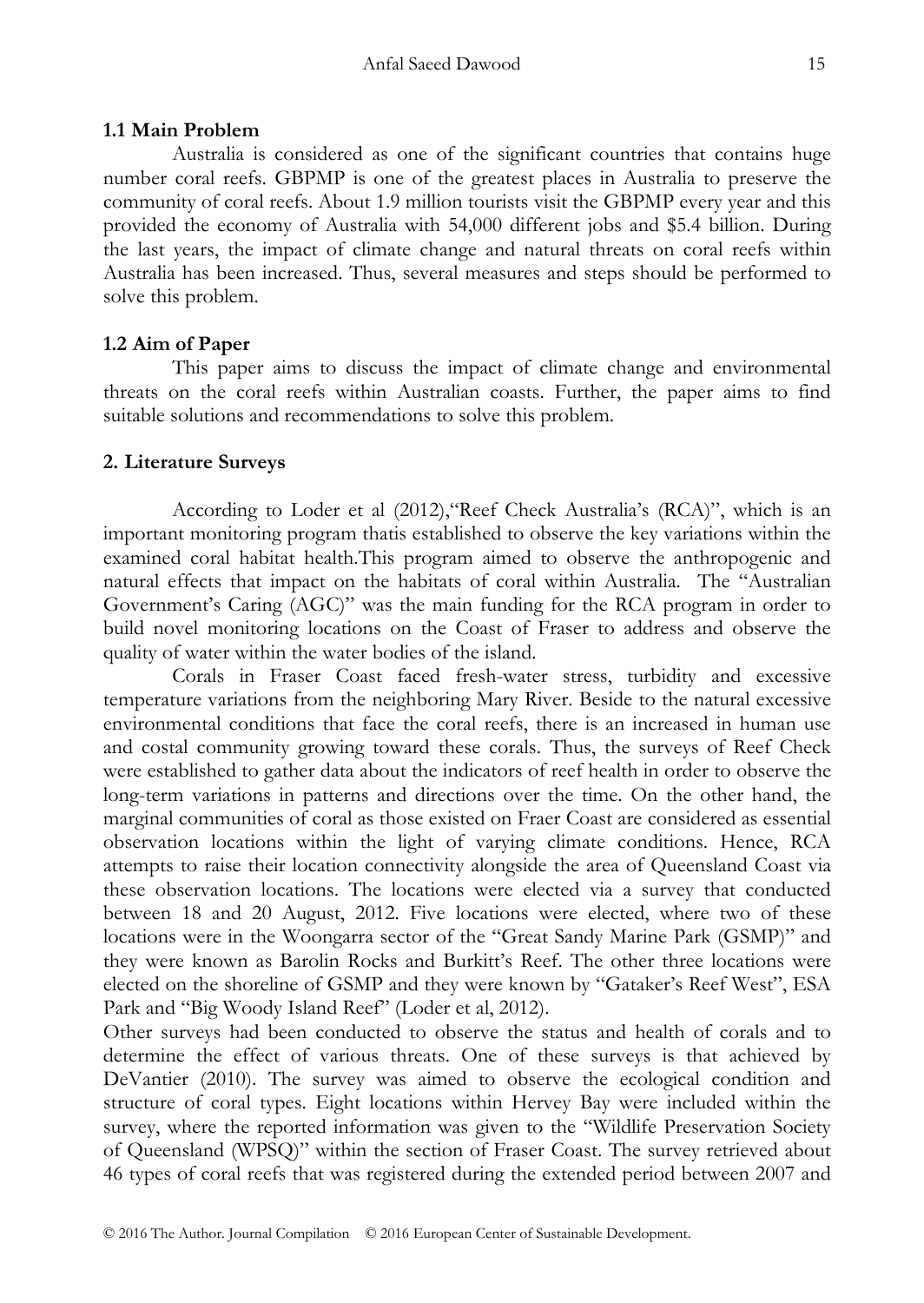2010. Further, the survey found that the largest diversity was existed within Woody Island, which involved about 31 types. The percentage of dead coral was lower than 5%, while the percentage of low coral was extended between 20 and  $40\%$ . In addition, the survey retrieved that the communities of coral within the waters of Eastern Australia were rare and this referred to the subtropical environments nature within Fraser Coast.

A study was performed by Butler et al (2013)to measure and compute the real impacts of the 2011 flood of Mary River on the inshore communities of coral at various six locations within GSMP. The data before and after the flood were utilized within the study. The reef locations involved: Mile Reef, Big-Woody Island, Vernon West, Pialba, Vernon East and Burkitt's Reef. The obtained findings proved that the degradation percentage of soft coral and hard oral as 40% throughout all locations. Further, the mortality was mutable depending on the locations close from the mainland. The mortality was high in four locations: Burkitt's Reef, Vernon East, Pialba and Vernon West. The maximum percentage of mortality was in Vernon East with percentage reached to 89%.

According to Jones and Berkelmans (2014), the rainfall within Queensland registered the highest level within December 2010, where this level of rainfall led to flood the Fitzroy River. About 40% to 100% mortality of coral reefs that located at 12 Km away from the beach of Queenslandcoast was resulted from the flood. This large percentage of mortality was obtained due to the low salinity of seawater, which largely impacted on the life of coral reefs. Thus, a long period that extended between 10 to 15 years was required to recover the dead reefs from the flood of Fitzory River. This estimated period was determined depending on the historical periods of recovery from an identical event that occurred in 1991. This long period will influence on the entertainment usage and the number of visitors for the purpose of tourism. At the same time, many activities such as coral viewing, diving and snorkeling can be achieved to keep the few numbers of reefs that stay alive after the flood occurred. Further, the tourism can be supported by various measures like reef rehabilitation, restoration and regeneration. On the other hand, the forecasts of the high level of summer rain, low rainfall and warm climate within the coastal and central areas of Australia throughout the following decade, jointed with the recent anthropogenic impacts on the quality of water will make the regeneration process more difficult. The figure below illustrates the plume of Fitzory River flood.



*Figure 3: Fitzory River flood, (Jones and Berkelmans, 2014).*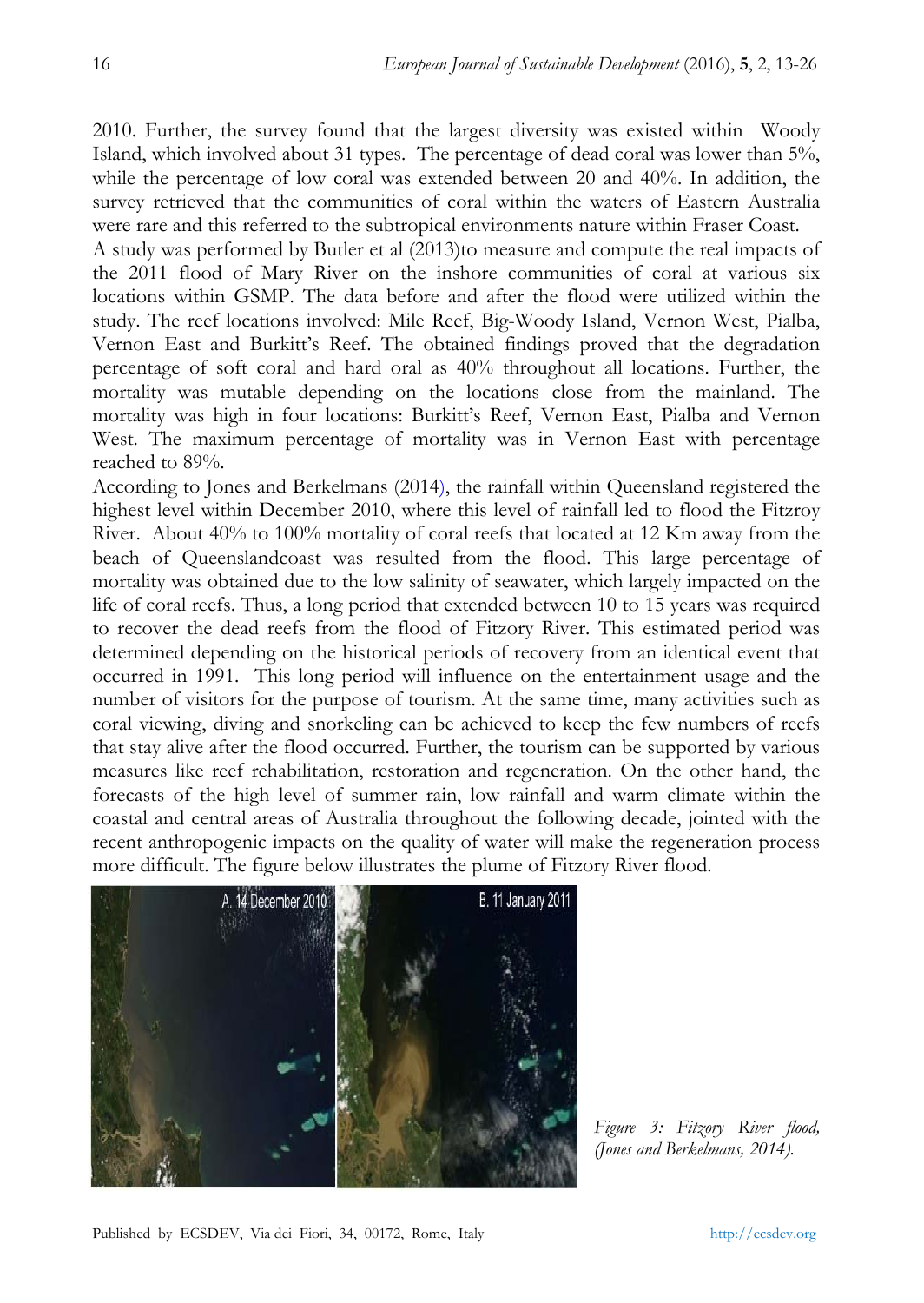Speed et al (2013) utilized meta-analytical method to evaluate the data of coral cover through the west coast of Australia. The study involved data from 25 years, where these data were relevant to the Ningaloo area. The recent evaluations retrieved that the cover of coral extended among 3-44% within the coral environments. Further, the Poritidae and Acroporidae coral families were taken control within the northern areas. However, the cover of coral reefs within Nigaloo stayed stable with time, while the north-southern and north-eastren regions exposed important degradation. The periodic disorders like thermal anomalies and cyclones were the key reason of the degradation, where these disorders were extended from 1998 to 2011. Moreover, this study can be enhanced by utilizing the standard monitoring methods that utilized by the research and management agencies. These methods can provide better foundation for coral reef preservation and stronger evaluation of reef condition.

D'Olivo et al (2015)utilized the compositions of boron isotopic to rebuild the pH of reef-water within the central GBR. Further, these compositions were utilized to evaluate how the river runoff effects on the coastal reefs. However, the corals within mid-shelf and inner-shelf locations exposed to identical decreasing during the period of 1940 and 2009. The key reason of this deterioration was ocean acidification impacts. The results confirmed that the compositions of boron isotopic within inner-shelf corals have more changeable and higher values than the mid-shelf corals.

D'eath et al (2012)examined the key temporal and spatial dynamics of the reef cover by measuring the possible recovery rate of the GBR and determining the key factors that lead to coral mortality. About 2,258 surveys that conducted on 4214 reefs and over the 1985 and 2012 period were utilized within this study. Based on these surveys, the cover of coral was deteriorated from 28% to be 13.8%, which equals to 50.7% loss in the cover of coral. Further, the coral bleaching, coral predation via "Crown-of-Thorns Starfish (COTS)" and tropical tornados led to loss about 10%, 42% and 48% of coral cover respectively. The surveys showed that there is no deterioration within the northern area of the GBR. Further, the cover of coral can be raised by 0.89% with the COTS absence. However, losses from bleaching and tornados still presented. Hence, the populations of COTS can be minimized by enhancing additional control measures and water quality and this can enhance the future of the GBR and avoid the additional deterioration.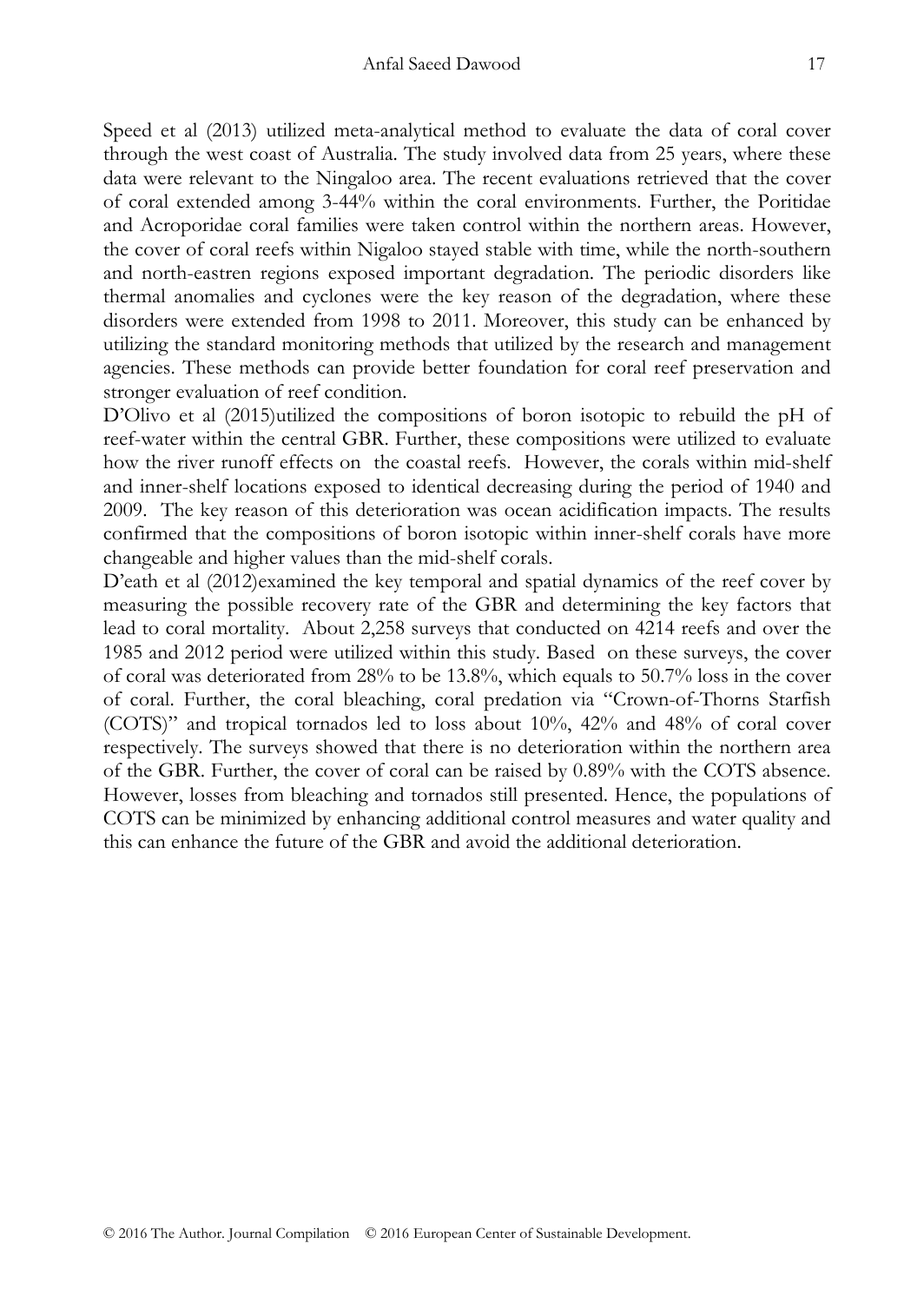

*Figure 4: coral cover over the map of GBR over the years of 1985-2012 (D'eath et al, 2012).* 



*Figure 5: percentage of coral reef distributions over the years of 1985-2012, (D'eath et al, 2012).*

## **3. Threats Obtained from GCC**

Currently, "Global Climate Change (GCC)" is considered as one of the greatest risks that exposed coral reefs(Burke et al, 2011). GGC threat involves variations in storm patterns, ocean acidification, rise of sea level and higher temperatures. GCC components have different impacts on the reefs, where the acidification, bleaching and warming have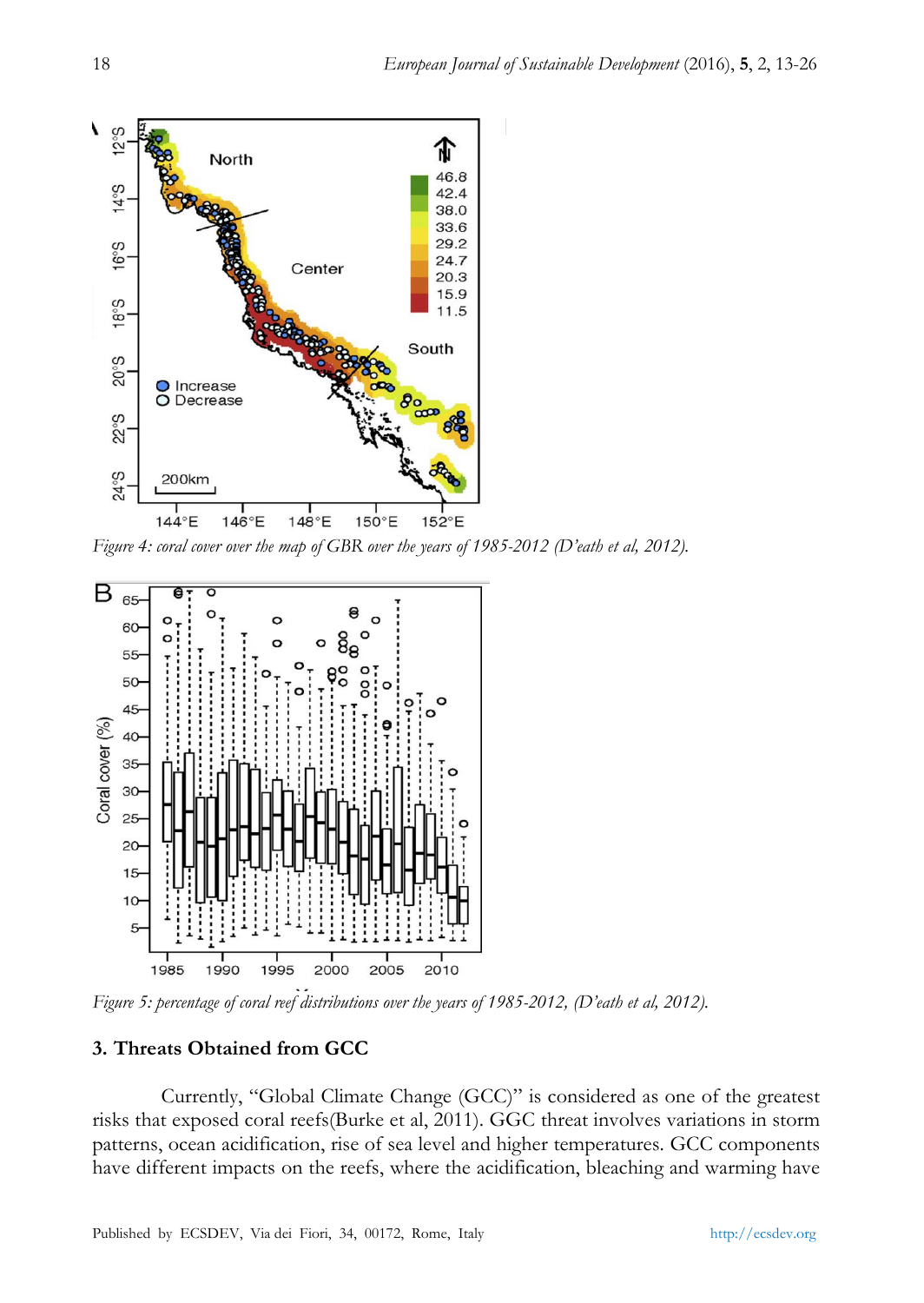the greatest damaging impact. Further, the activities of human are largely effected on the atmosphere of earth, where the percentage of CO2 within the atmosphere and the percentage of other gases have been increased during the current years (Rogers,2013).

The quick variations within the global environment have set the coral reef within Australia and all other countries in danger. Thus, many threats face the coral reefs due to many reasons (Boruff et al, 2014):

 Varying climate: This variation in climate exposed the coral reefs into many threats such as:

 Ocean warming: which leads to increase the level of the sea and the absorption of CO2 within the ocean.

Mass bleaching: which led to increase the reef-building corals death percentage.

 Ocean Acidification: Which minimizes the accretion, growth and recruitment of coral reefs.

 Increasing of sea level: this threat will minimize the preservation function of the structures of the coral reefs and this will improve the energy of transmitting waves toward the coastline. Hence,the shoreline salinization, inundation and erosion will be increased and this will impact on the supplies of drinking water, agriculture and terrestrial habitats and marinehabitats.

 Stresses caused by human on the ecosystems of coral reefs: these stresses are mainly obtained from the development of coastlines that performed neighboring from the reefs. This development increases the coral reef loss, leads shoreline erosion and effects on the quality of coastal water.

 Shipping activities: the quick growth within these activities extended the harbors and ports which increased the dredging activities. Thus, the coral reefs became more affected by the deterioration that obtained from sedimentation and bleaching.

Moreover, the economy of Queensland has been greatly increased during the previous 10 years, where the shipping activities have been also enhanced and growth within the same period. Hence, the number of ships in the region of the GBR has been reached to 3583 ships in 2001. However, this number has been increased in 2010 to reach into 4487 ships. There are many factors that impact on the number of ships like the purchasing rate of international goods within Queensland, the supplying rate and the required level of Queensland exports. The figure below illustrates the growing rate of shipping within the region of the GBR (Seeney, 2012).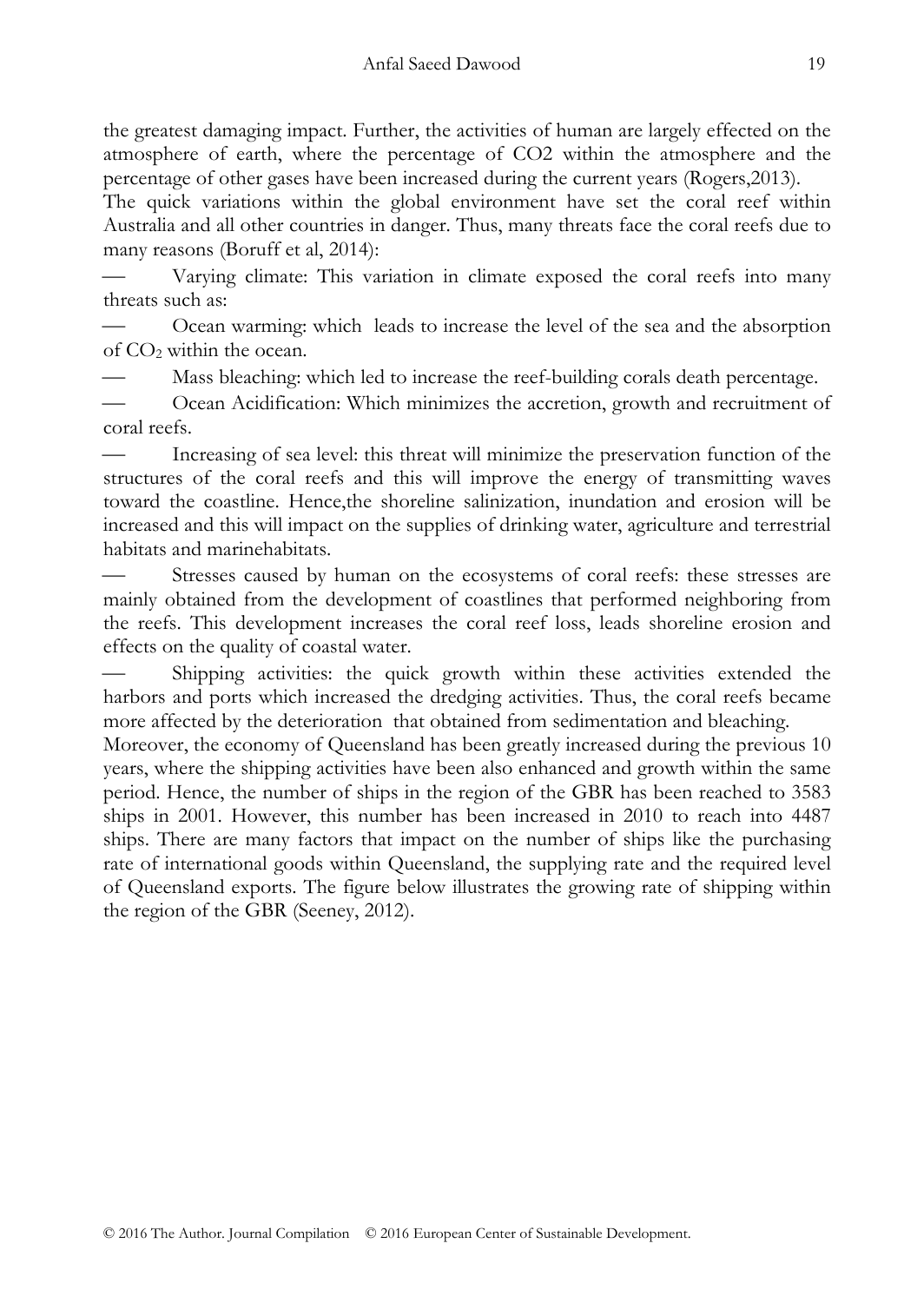

*Figure 6: growing rate of shipping within the region of the GBR (Seeney, 2012).* 

During the previous decade, the Australian and Queensland governments utilized enhanced measures in order to reduce the shipping incident threats, reduce the environmental effects of shipping and manage the navigation safety. The "North East Shipping Management Group (NESMG)" managed the safety measures of shipping within the GBR. The plan of "North East Shipping Management (NESMG)" has been developed by this group to evaluate if the present management and safety actions will be optimal within 10 to 20 years. Many strategies have been put by this plan to manage the activities of shipping within the GBR, where the goal of this plan was to minimize the marine environment pollution and shipping incident threats. By the 2012 end, the plan will be completed (Seeney, 2012).

There are various pollutants that impact on marine and coastal environments in the region of GBRS, where sediment quality and poor water represent the most popular pollutants. Further, the report of marine environment state that established in 1995 indicated that the land-based is the key pollution that faces the marine environment and it represents about 80%. This type of pollution forms a key risk to the marine ecosystem's health that located close of the coast (Australian Government, 2013a). Hence, the Government of Australia developed the "Reef Rescue Research and Development Water Quality Program" in 2010 to enhance the knowledge and understanding about the environmental effects and management practices. Further, the program aims to enhance the quality of water through the GBR by minimizing the pesticide levels, sediments and nutrients that obtained from surrounding agricultural lands (Reef Rescue, 2013). About \$200 million has been payed by the government of Australia in order to complete the program of Reef Rescue for other 5 years (Australian Government, 2013b).

## **4. Impact of CO2 Emission of Coral Reefs**

Ocean acidification is considered as one of the significant threats that endangers the coral reefs within GBR. This threat reduced the ability of coral reefs from building their skeletons and shells. This threat also doubled the concentration of CO2 within the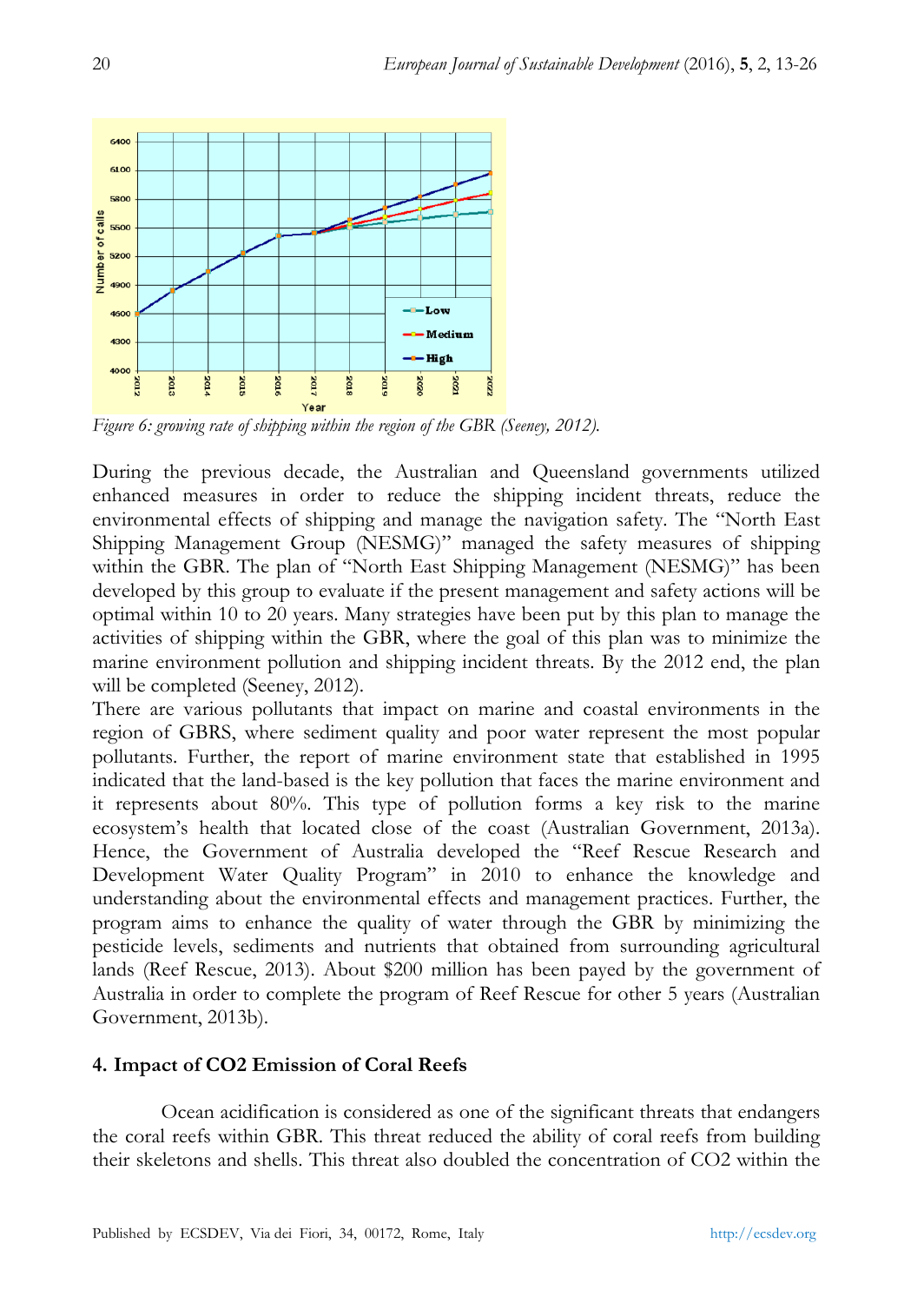atmosphere and this minimizes the calcification of coral about 30% (U.S., 2009) (Feely et al, 2008). The figure below illustrates the relations between factors reducing the resilience of coral reef and carbon emissions (Anthony and Marshall, 2009).



*Figure 7: relation between factors impact on coral reefs and carbon emission, (Anthony and Marshall, 2009).* 

The historical variation within ocean acidification in Australia is shown in the figure below. The figure shows the variations in the saturation state of aragonite and pH values from 1870 to 2009. Further, the figure shows the variation in the "Sea Surface Temperature (SST)" over the same period, where a small warming in water is indicated by the figure. Further, the variations in ocean acidification are relevant to the absorption of ocean carbon that is motivated by the increasing of CO2 in the atmosphere (Lenton et al,2015).



*Figure 8: saturation state of aragonite and pH values from 1870 to 2009, (Lenton et al, 2015).* 

## **5. Preservation of GBR**

The government of Australia performed several actions to preserve the coral reefs within GBR (United Nations, 2011). These actions are:

 The government of Australia took several steps to preserve the GBR; the first step was in 1975 by establishing the "Great Barrier Reef Marine Park Authority (GBRMPA). Further, various measures of conservation and preservation had been taken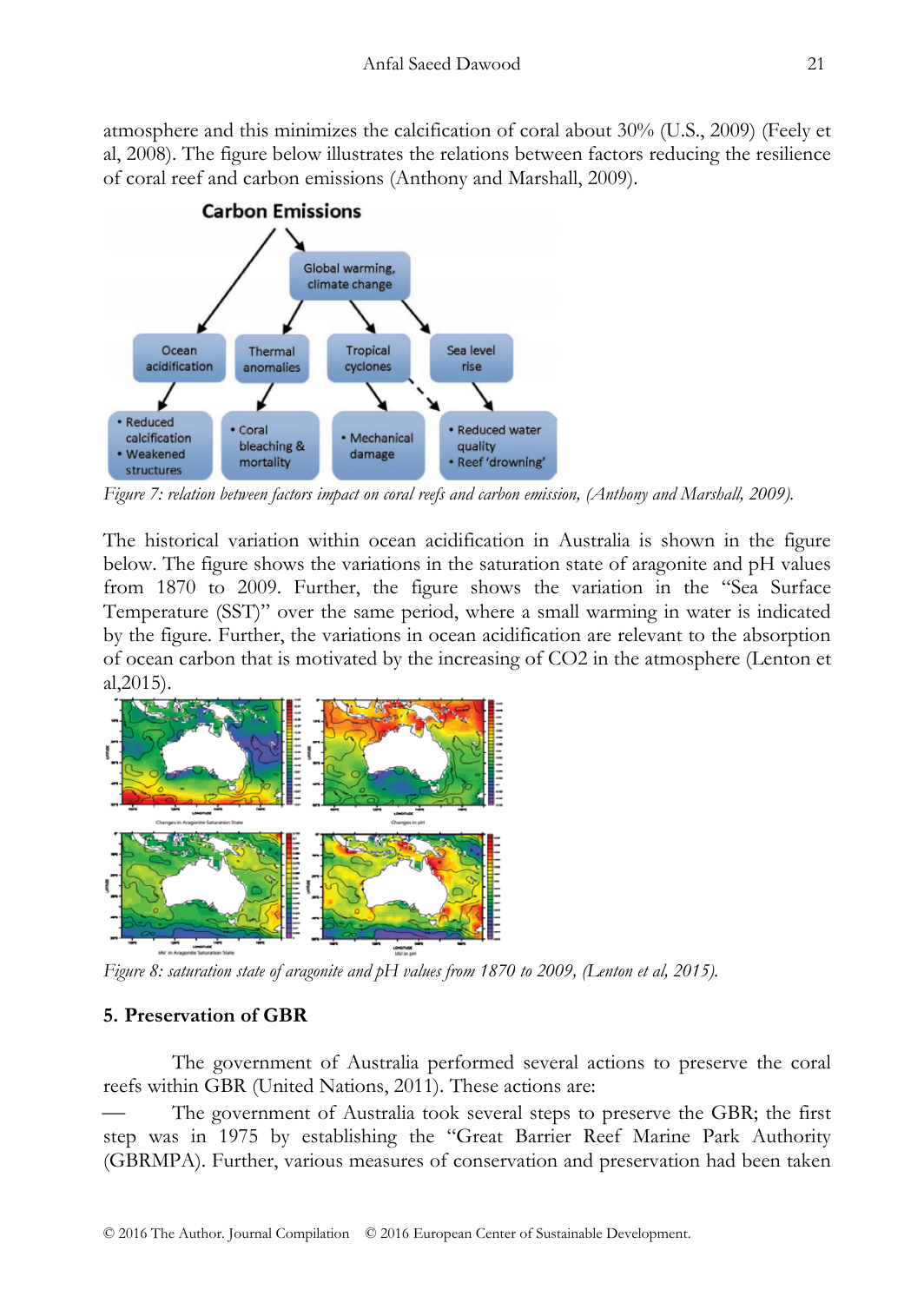into account, involving the building of novel plan of zoning in 2004 to increase the preservation percentage of the Marine Park.

 "Traditional Use of Marine Resource Agreements (TUMRAs)" was developed by indigenous groups and GBRMPA to manage and monitor the Parke of Marine. The agreements supported the conventional owner groups with more elastic and practical pathway to direct their interests and rights. Further, TUMRAs provided chances to preserve the cultural values and manage the significant species. Further, itaddresses the key activities that effect on the people within this area, like resource overfishing and illegal fishing.

 Other significant initiatives like "Reef Rescue" and "Reef Water Quality Protection Plan were also applied along the years from 2008 to 2013. The goals of these initiatives were tominimize the nutrients and sediment discharge by 10% and dissolved chemicals and nutrient discharge by 25%.

 Bio-regional planning of Australia's marine is established to supply the coral reefs with long-term preservation by enhancing the marine resources management, sustainable use and conservation by MPAs and MMAs.

 The Australian Government established the "Protection of Coral Reefs for Sustainable Livelihood and Development" with Pacific countries and others that impacted by coral reef loss or decline to preserve the coral reefs from this loss and decline.

## **6. Protection plans and policies**

In 2007, the first "Great Barrier Reef Climate Change Action Plan (GBRCCAP)" was implemented by the Government of Australia. The key effects that impact on the reef and obtained from the climate variance were evaluated via a comprehensive assessment, which also provided a constituent knowledge to develop an optimal management based on the effects of climate change. By this plan, many strategies were adopted to preserve the threatened types of reefs and to raise the stewardship. The tourism operators, commercial fisher and conventional owners were utilized within those strategies to observe the health of the reefs and to establish a strong resilience for these reefs. Further, the adaptation strategy of GBRCC was aimed to aid the reefs, their communities and their industries to be adaptive and with the varying climate. The first plan was improved to be GBRCCA (2012-2017), where this extended plan aimed to enhance the reef outlook within Australia during the extended period between 2012 and 2017. This plan combined between scientific experts, conventional owners and the agencies of the Queensland Government (GBR, 2012).

One of the most popular iconic reef systems within Australia is the GBR, where it covers about 2,000 Km. However, the land-based pollution led to deteriorating this ecosystem, where the neighbor catchments represented the key reason of this decline. Hence, various policy initiatives had been applied by the Governmentsof Queensland and Australia since 2003 to minimize the impact of land-based pollution. However, the current efforts achieved by the governments to minimize the land-based pollution was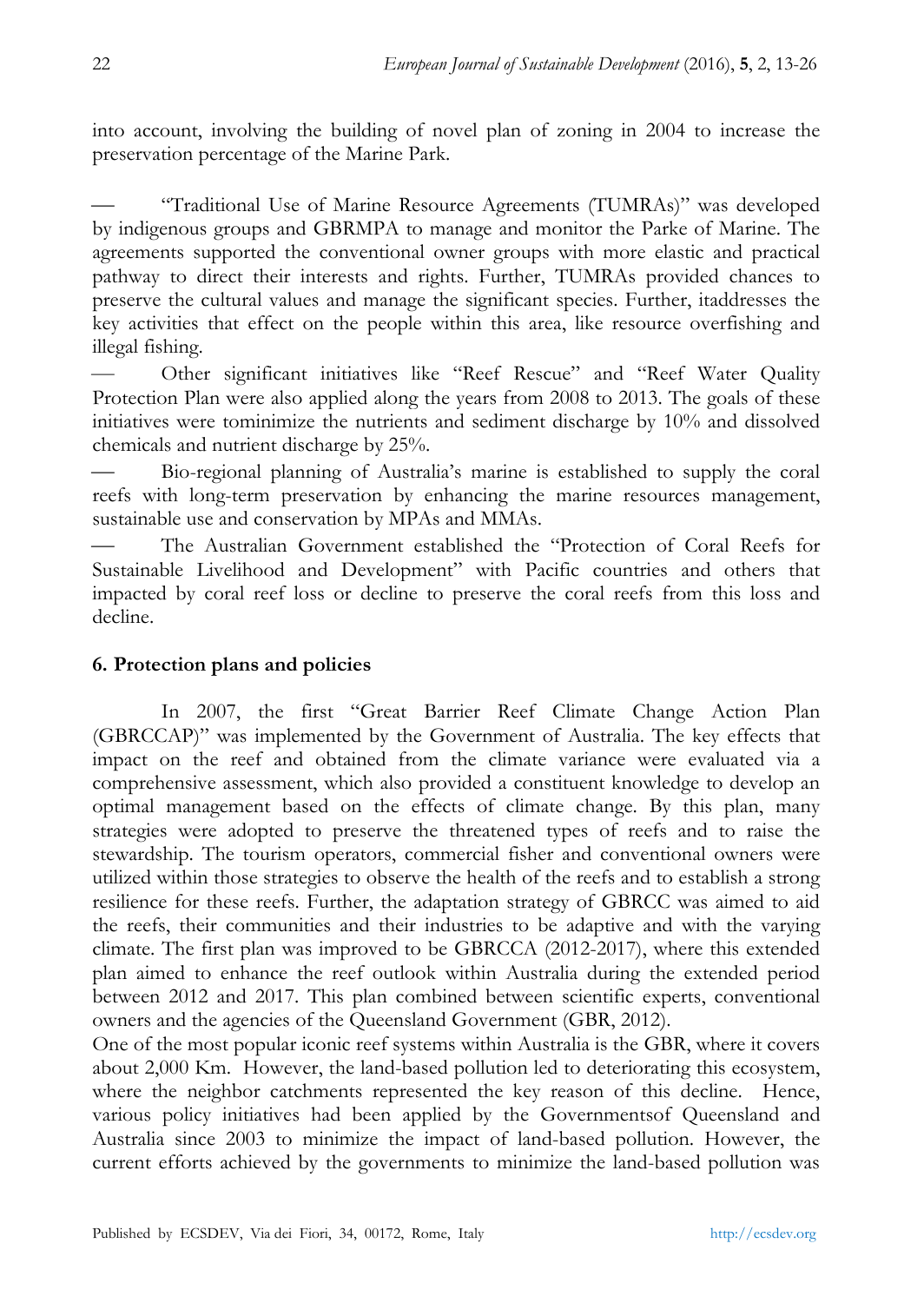not adequate to preserve the ecosystems of GBR from water quality deterioration. Additional enhancements were identified to the recent incentives and policies and other modifications to the recent use of agricultural land to support the decisions to management for the GBR.

Several studies were performed to examine the GBR integrity and ecological health. The quality of water was one of the main elements that studied to indicate the ecosystem state. Hence,the "GBR Water Quality Protection Plans (GBRWQPP)" was established by the Australian Government to enhance the quality of water. The plan was extended between the period from 2009 to 2013. The GBRWQPP was reported via the Statements of Scientific Consenus, where it was developed via an independent and multidisciplinary scientist group. The plan showed that the reef areas within GBR exposed to deterioration and the key reasons for this deterioration were referred to the effects of changing climate, habitat destruction and modification, poor quality of water, over fishing, flooding and cyclone events (Brodie et al, 2013).

Another significant plan was established by the governments of Queensland and Australia to manage and monitor the GBR. The Plan was known as the "Reef 2050 Long-Term Sustainability Plan", which organized the key guides and actions that should be performed for management until to 2050. The goal of the plan was to address the key limitations that face the coral reef. Further, it showed the key actions that should be performed to preserve the resilience, health and values of the reef. The changing climate was the key risk addressed within this plan. Hence, enhancing ecosystem resilience to face the variation in climate was the main goal of this plan. This step was achieved by confirming the port development, keeping the biodiversity and enhancing the quality of water (Australian and Queensland Governments, 2015).

Further, in 2003 the "Reef Water Quality Protecton Plan" was established to enhance the water quality within the watersheds of reefs. The plan was also revised in 2013 and 2009. The plan aimed to minimize the distribution of source pollution involving sediment, pesticides and nutrients that obtained from the use of broad-scale land. The cards of annual reef report proved that there was an important enhancement within the quality of water. Further, the results by 2013 were better than that in 2009, where the load of nutrients was minimized by 10%, while the load of pesticides was minimized by 28%. On the other hand, the load of sediment was minimized by 11%.

## **7. Data Analysis**

As shown from the sections above, the coral reef with Australian coasts and near areas are exposed to a large number of climatic and environmental threats. Also, as shown Australia contains a huge number of coral reefs as compared with other countries around the world. Thus, this paper based on the literature surveys to solve this problem. The paper reviewed many surveys that conducted to observe the situation of coral reefs within Australia. The surveys help to determine the main sites within Australia that contains coral reefs, the main types of coral reefs within these sites, the key threats that impacted on these sites and the percentage of coral reefs death. In addition, the main threats caused by climate change have been determined and discussed. These threats are obtained due to the coastal nature of Australia, which impacts on the area climate. Also,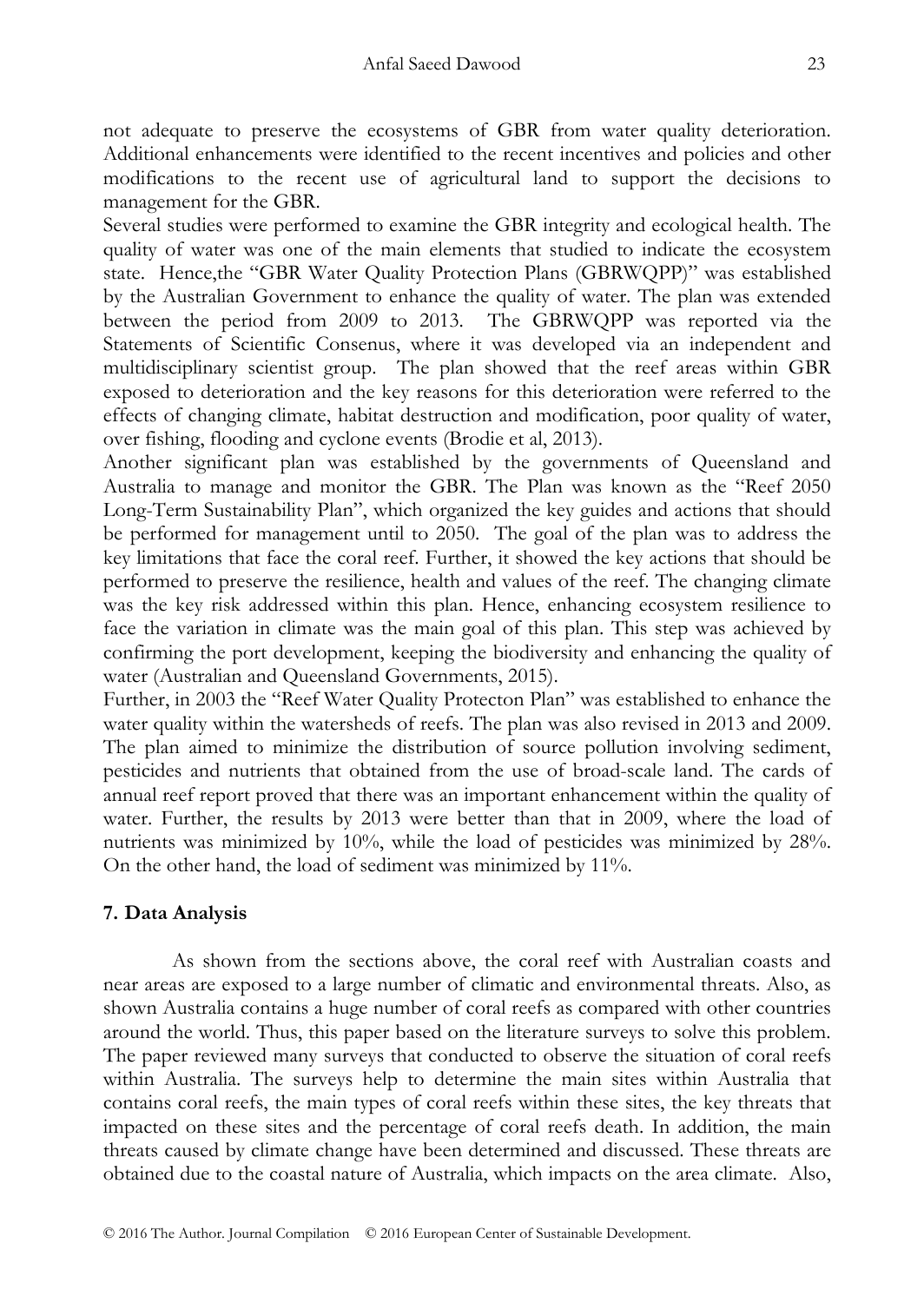the actions performed by the government to preserve the GBR and the key plans established to preserve the coral reefs within Australia have been discussed. The plans aim to show the actions should be performed to reduce the impact of natural threats in order to preserve the reefs. The paper helps to determine the volume of risk that exposed the coral reefs within Australia and the actions that should be performed to preserve the coral reef. Further, the governments and the organizations of other countries can benefit from this paper to preserve their coral reef from the death.

## **8. Results and Solutions**

As a summary, the Australian coral reefs are largely impacted by the threats obtained from the variations in climate due to the coastal nature of this country. The impact of these threats harms the cover of coral reefs and increases the percentage of deaths. The solution of this problem can be achieved by the following recommendations (Jörgensen, 2016), (United Nations, 2011):

 Enhancing the quality of water through avoiding sediment runoff and coastal pollution.

\* Preserving the habitats of mangrove which work as shoreline filters

 Minimizing the over-exploitation and habitat damaging by establishing the fishing quotas and gear restriction (McClanahan et al, 2011).

 $\mathbf{\hat{P}}$  Building MPAs to preserve coral reefs from degradation.

 Enhancing the scientific knowledge about tropical ecosystems of marine to confirm actual sustainable fishery and shoreline management.

Reduce the global emissions of CO2, where they obtain ocean warming and ocean acidification and this will lead to damaging the coral reefs.

\* Reduce watershed that based on pollution and sedimentation by enhancing the mining, livestock and agriculture practices.

 $\mathbf{\hat{P}}$  Minimize the unsustainable exercises of fishing like destructive fishing and overfishing through sustainable management guidelines, practices and policies.

 Minimize marine-based damage and pollution through regulating and controlling the discharge of ballast.

 Enhance coastal evolutionthrough: ocean zoning, management of ecosystems, joining marine and terrestrial protected regions and integrated management of shoreline.

 Enhance the tourism sector by applying promote eco-tourism and sustainable tourism.

## **Acknowledgment**

I utilize this opportunity to thank of the department of Geography,College of Arts . My extended thanks are also for my family and my friend and for everyone who believes that the knowledge is right for everyone.

## **References**

Anthony KRN and Marshall PA. Coral reefs and climate change. Marine Climate Change Impacts and Adaptation Report Card for Australia 2009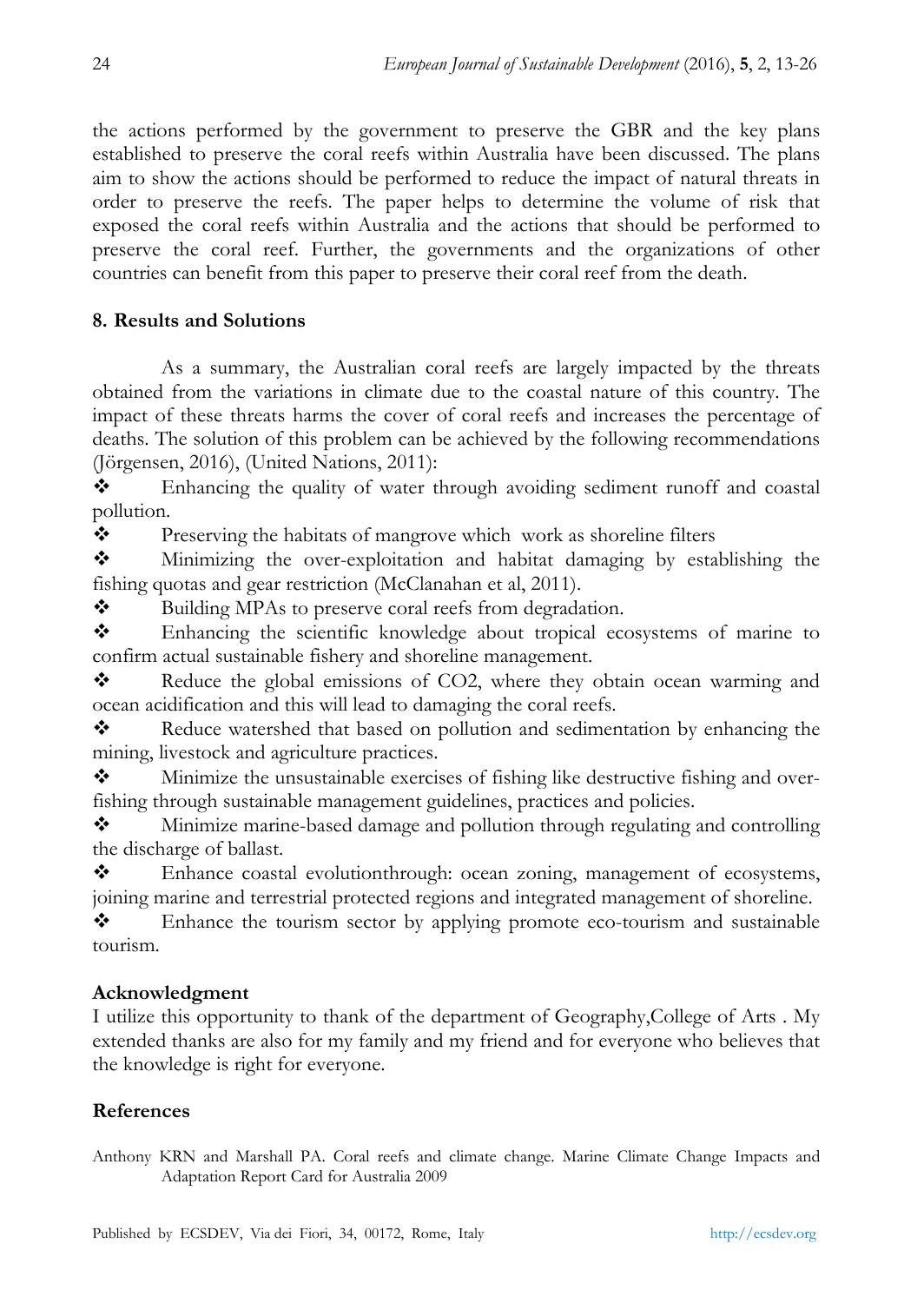- Australian and Queensland Governments. Reef 2050 Long-Term Sustainability Plan. *Commonwealth of Australia*, 2015.
- Australian Government 2013a, http://www.environment.gov.au/coasts/pollution/marine debris/index.html, accessed April 2013.
- Australian Government 2013b, http://www.nrm.gov.au/funding/reef rescue/,accessed May 2013.
- Boruff B, Brinkman R, Clifton J, Falter J, Huang Zh, Kench P, Kruger J, Lowe R, Monismith S, Péquignet Ch,Poerbandono,Pohler S,Reyns J, Roelvink D, Storlazzi C, Symonds G, Van DA. White Paper on Vulnerability of Coral Reef Protected Coastlines in a Changing Environment. *ADB* ‐ *UNESCO*‐*IHE Knowledge Partnership*, 2014.
- Brodie J, Waterhouse J, Schaffelke B, Kroon F, Thorburn P, Rolfe J, Johnson J, Fabricius K, Lewis S, Devlin M & Warne M. 2013 Scientific Consensus Statement. Land use impacts on Great Barrier Reef water quality and ecosystem condition. The State of Queensland 2013. *The GBR Water Quality Protection Plan Secretariat*, 2013.
- Burke L, Reytar K, Spalding M and Perry A, Reefs at risk revisited. *World Resources Institute, Washington D.C.,* 2011,pp 114.
- Burke L, Reytar K, Spalding MD and Perry A. Reefs at Risk Revisited, *World Resources Institute, Washington, DC, USA*, 2011.
- Butler IR, Sommer B, Zann M, Zhao JX and Pandolfi JM. The impacts of flooding on the high-latitude, terrigenoclastic influenced coral reefs of Hervey Bay, Queensland, Australia. *Coral Reefs, Journal of the International Society for Reef Studies*, 2013.
- Caillaud A, Damiens F, Salvat B and Wilkinson C. Preventing Coral Grief: A Comparison of Australian and French Coral Reef Protection Strategies in a Changing Climate. *Sustainable Development Law & Policy*,2012; 12(2): 26-31, 63-64.
- D'Olivo JP, McCulloch MT, Eggins SM, and Trotter J. Coral records of reef-water pH across the central Great Barrier Reef, Australia: assessing the influence of river runoff on inshore reefs.*Biogeosciences*, 201; 12: 1223–1236.
- De'ath G, Fabricius KE, Sweatman H, Puotinen M. The 27– year decline of coral cover on the Great Barrier Reef and its causes. Proc Natl Acad Sci USA, 2012; 109:17995–17999.
- DeVantier L. Reef-building corals of Hervey Bay, South-East Queensland: Report to the Wildlife Preservation Society of Queensland, *Fraser Coast Branch*, 2010.
- Feely RA, Sabine CL, Hernandez-Ayon JM, Ianson D, and Hales B. Evidence for upwelling of corrosive "acidified" water onto the continental shelf. *Science, 2008;* 320(5882):1490-1492.
- Gattuso JP, Hoegh-Guldberg O, and Portner HO. Cross-chapter box on coral reefs. In: Climate Change 2014: Impacts, Adaptation, and Vulnerability. Part A: Global and Sectoral Aspects*. Contribution of Working Group II to the Fifth Assessment Report of the Intergovernmental Panel on Climate Change*.[Field, C.B., V.R. Barros, D.J. Dokken, K.J. Mach, M.D. Mastrandrea, T.E. Bilir, M. Chatterjee, K.L. Ebi, Y.O. Estrada, R.C. Genova, B. Girma, E.S. Kissel, A.N. Levy, S. MacCracken, P.R. Mastrandrea, and L.L. White (eds.)]. Cambridge University Press, Cambridge, United Kingdom and New York, NY, USA, 2014: 97-100.
- GBR. Climate Change Adaptation Strategy and Action Plan Great Barrier Reef (2012-2017). *Australian Government, Great Barrier Reef Marine Park Authority*,2012:6-23.
- Jones AM and Berkelmans R.Flood Impacts in Keppel Bay, Southern Great Barrier Reef in the Aftermath of Cyclonic Rainfall. *PLoS One*. 2014; 9(1): e84739.
- Jörgensen TL. Coral Reef Habitatsand Fish Connectivity: Implications for coastal management and fishery. PhD Thesis, *Stockholm University*, 2016.
- Kroon FJ, Kuhnert PM, Henderson BL, Wilkinson SN, KinseyHenderson A, Abbott B, Brodie JE, Turner RDR. River loads of suspended solids, nitrogen, phosphorus and herbicides delivered to the Great Barrier Reef lagoon. *Mar Pollut Bull*, 2011; 65:167–181.
- Kroon FJ, Thorburn P, Schaffelke S and Whitten S. Towards protecting the Great Barrier Reef from landbased pollution, 2016.
- Lenton AB, TilbrookB, MatearRJ, Sasse T, and Nojiri Y. 2015. Historical reconstruction of ocean acidification in the Australian region. *Biogeosciences Discuss*, 2015; 12:8265–8297.